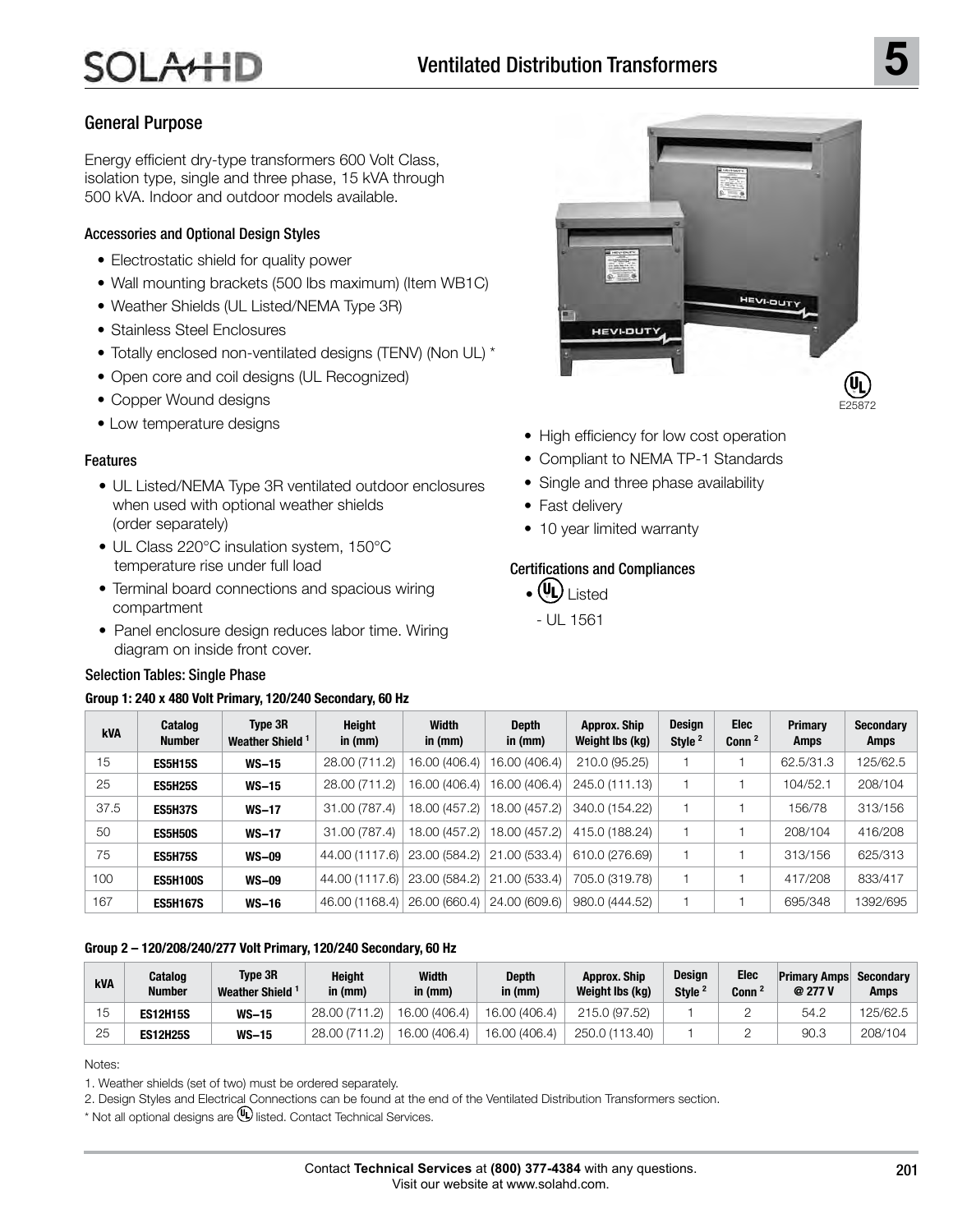#### **Group A: 480 Volt** Δ **Primary, 208/120 Secondary, 60 Hz**

| <b>kVA</b> | Catalog<br><b>Number</b> | Type 3R<br>Weather Shield <sup>1</sup> | <b>Height</b><br>in $(mm)$ | <b>Width</b><br>in (mm) | <b>Depth</b><br>in $(mm)$ | <b>Approx. Ship</b><br>Weight Ibs (kg) | <b>Design</b><br>Style <sup>2</sup> | <b>Elec</b><br>Conn <sup>2</sup> | <b>Primary</b><br>Amps | <b>Secondary</b><br>Amps |
|------------|--------------------------|----------------------------------------|----------------------------|-------------------------|---------------------------|----------------------------------------|-------------------------------------|----------------------------------|------------------------|--------------------------|
| 15         | ET2H15 $3$               | $WS-02$                                | 23.00(584.2)               | 18.00 (457.2)           | 14.00 (355.6)             | 187.0 (84.82)                          |                                     | 5                                | 18.1                   | 41.7                     |
|            | <b>ET2H15S</b>           |                                        |                            |                         |                           |                                        |                                     |                                  |                        |                          |
| 30         | ET2H30 <sup>3</sup>      | $WS-14$                                | 28.00 (711.2)              | 23.00 (584.2)           | 16.00 (406.4)             | 292.0 (132.45)                         |                                     | 5                                | 36.1                   | 83.4                     |
|            | <b>ET2H30S</b>           |                                        |                            |                         |                           |                                        |                                     |                                  |                        |                          |
| 45         | ET2H45 $3$               |                                        | 28.00 (711.2)              | 23.00 (584.2)           | 16.00 (406.4)             | 376.0 (170.55)                         |                                     | 5                                | 54.2                   | 125.0                    |
|            | <b>ET2H45S</b>           | $WS-14$                                |                            |                         |                           |                                        |                                     |                                  |                        |                          |
| 75         | ET2H75 <sup>3</sup>      |                                        | 34.00 (863.6)              | 28.00 (711.2)           | 22.00 (558.8)             | 569.0 (258.09)                         |                                     | 5                                | 90.3                   | 208.0                    |
|            | <b>ET2H75S</b>           | <b>WS-30</b>                           |                            |                         |                           |                                        |                                     |                                  |                        |                          |
| 112.5      | <b>ET2H112S</b>          | <b>WS-30</b>                           | 34.00 (863.6)              | 28.00 (711.2)           | 22.00 (558.8)             | 768.0 (348.36)                         |                                     | 5                                | 135.0                  | 313.0                    |
| 150        | <b>ET2H150S</b>          | <b>WS-10</b>                           | 44.00 (1117.6)             | 33.00 (838.2)           | 21.00 (533.4)             | 933.0 (423.20)                         |                                     | 5                                | 181.0                  | 417.0                    |
| 225        | <b>ET2H225S</b>          | $WS-11$                                | 46.00 (1168.4)             | 36.00 (914.4)           | 24.00 (609.6)             | 1342.0 (608.72)                        |                                     | 5                                | 271.0                  | 625.0                    |
| 300        | <b>ET2H300S</b>          | $WS-11$                                | 46.00 (1168.4)             | 36.00 (914.4)           | 24.00 (609.6)             | 1525.0 (691.73)                        |                                     | 5                                | 361.0                  | 834.0                    |
| 500        | <b>ET2H500S</b>          | $WS-12$                                | 65.00 (1651.0)             | 45.00 (1143.0)          | 35.00 (889.0)             | 2460.0 (1115.84)                       |                                     | 5                                | 602.0                  | 1390.0                   |

#### **Group B: 480 Volt** Δ **Primary, 240 Volt** Δ**, Secondary with reduced capacity center tap <sup>4</sup> , 60 Hz**

| <b>kVA</b> | Catalog<br><b>Number</b> | Type 3R<br>Weather Shield <sup>1</sup> | <b>Height</b><br>in $(mm)$ | <b>Width</b><br>in $(mm)$ | <b>Depth</b><br>in $(mm)$ | <b>Approx. Ship</b><br>Weight Ibs (kg) | <b>Design</b><br>Style <sup>2</sup> | <b>Elec</b><br>Conn <sup>2</sup> | Primary<br>Amps | <b>Secondary</b><br><b>Amps</b> |
|------------|--------------------------|----------------------------------------|----------------------------|---------------------------|---------------------------|----------------------------------------|-------------------------------------|----------------------------------|-----------------|---------------------------------|
| 15         | ET5H15 $3$               | $WS-02$                                | 23.00 (584.2)              | 19.00 (482.6)             | 14.00 (355.6)             | 189.0 (85.73)                          |                                     | 6                                | 18.1            | 36.1                            |
|            | <b>ET5H15S</b>           |                                        |                            |                           |                           |                                        |                                     |                                  |                 |                                 |
| 30         | ET5H30 <sup>3</sup>      | $WS-14$                                | 28.00 (711.2)              | 23.00 (584.2)             | 16.00 (406.4)             | 292.0 (132.45)                         |                                     | 6                                | 36.1            | 72.3                            |
|            | <b>ET5H30S</b>           |                                        |                            |                           |                           |                                        |                                     |                                  |                 |                                 |
| 45         | ET5H45 <sup>3</sup>      | $WS-14$                                | 28.00 (711.2)              | 23.00 (584.2)             | 16.00 (406.4)             | 381.0 (172.82)                         |                                     | 6                                | 54.2            | 108.0                           |
|            | <b>ET5H45S</b>           |                                        |                            |                           |                           |                                        |                                     |                                  |                 |                                 |
| 75         | ET5H75 <sup>3</sup>      | $WS-30$                                | 34.00 (863.6)              | 28.00 (711.2)             | 22.00 (558.8)             | 560.0 (254.01)                         |                                     | 6                                | 90.3            | 181.0                           |
|            | ET5H75S                  |                                        |                            |                           |                           |                                        |                                     |                                  |                 |                                 |
| 112.5      | <b>ET5H112S</b>          | $WS-30$                                | 34.00 (863.6)              | 28.00 (711.2)             | 22.00 (558.8)             | 760.0 (344.73)                         |                                     | 6                                | 135.0           | 271.0                           |
| 150        | <b>ET5H150S</b>          | $WS-10$                                | 44.00 (1117.6)             | 33.00 (838.2)             | 21.00 (533.4)             | 940.0 (426.38)                         |                                     | 6                                | 181.0           | 361.0                           |
| 225        | <b>ET5H225S</b>          | $WS-11$                                | 46.00 (1168.4)             | 36.00 (914.4)             | 24.00 (609.6)             | 1342.0 (608.72)                        |                                     | 6                                | 271.0           | 542.0                           |
| 300        | <b>ET5H300S</b>          | $WS-11$                                | 46.00 (1168.4)             | 36.00 (914.4)             | 24.00 (609.6)             | 1525.0 (691.73)                        |                                     | 6                                | 361.0           | 723.0                           |
| 500        | <b>ET5H500S</b>          | $WS-12$                                | 65.00 (1651.0)             | 45.00 (1143.0)            | 35,00 (889.0)             | 2460.0 (1115.84)                       |                                     | 6                                | 602.0           | 1204.0                          |

Notes:

- 1. Weather shields (set of two) must be ordered separately.
- 2. Design Styles and Electrical Connections can be found at the end of the Ventilated Distribution Transformers section.
- 3. Unshielded model.
- 4. Refer to *Capacity of Center Tap in Center Tap Delta Transformers* at the beginning of this section.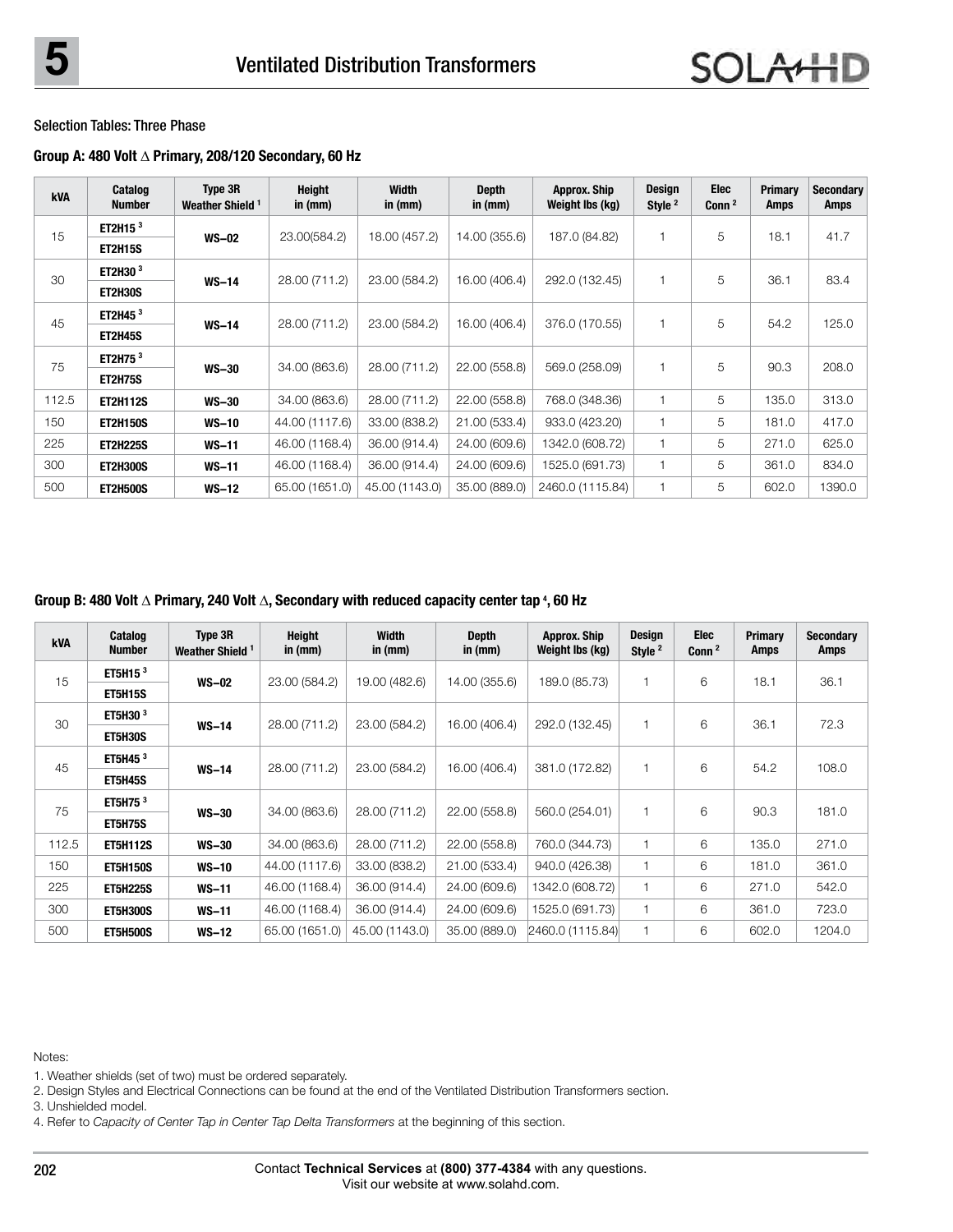#### Group C: 480 Volt Δ Primary, 480Y/277 Secondary, 60 Hz

| kVA   | Catalog<br><b>Number</b> | Type 3R<br>Weather Shield <sup>1</sup> | Height<br>in (mm) | Width<br>in $(mm)$ | <b>Depth</b><br>in $(mm)$ | Approx. Ship<br>Weight Ibs (kg) | <b>Design</b><br>Style <sup>2</sup> | Elec<br>Conn $2$ | <b>Primary</b><br>Amps | Secondary<br>Amps |
|-------|--------------------------|----------------------------------------|-------------------|--------------------|---------------------------|---------------------------------|-------------------------------------|------------------|------------------------|-------------------|
| 15    | <b>ET81H15S</b>          | <b>WS-02</b>                           | 23.00 (584.2)     | 18.00 (457.2)      | 14.00 (355.6)             | 189.0 (85.73)                   |                                     | 8                | 18.1                   | 18.1              |
| 30    | <b>ET81H30S</b>          | $WS-14$                                | 28.00 (711.2)     | 23.00 (584.2)      | 16.00 (406.4)             | 295.0 (133.81)                  |                                     | 8                | 36.1                   | 36.1              |
| 45    | <b>ET81H45S</b>          | $WS-14$                                | 28.00 (711.2)     | 23.00 (584.2)      | 16.00 (406.4)             | 380.0 (172.37)                  |                                     | 8                | 54.2                   | 54.2              |
| 75    | <b>ET81H75S</b>          | <b>WS-30</b>                           | 34.00 (863.6)     | 28.00 (711.2)      | 22.00 (558.8)             | 560.0 (254.01)                  |                                     | 8                | 90.3                   | 90.3              |
| 112.5 | <b>ET81H112S</b>         | <b>WS-30</b>                           | 34.00 (863.6)     | 28.00 (711.2)      | 22.00 (558.8)             | 780.0 (353.80)                  |                                     | 8                | 135.0                  | 135.0             |
| 150   | <b>ET81H150S</b>         | $WS-10$                                | 44.00 (1117.6)    | 33.00 (838.2)      | 21.00 (533.4)             | 933.0 (423.20)                  |                                     | 8                | 181.0                  | 181.0             |
| 225   | <b>ET81H225S</b>         | $WS-11$                                | 46.00 (1168.4)    | 36.00 (914.4)      | 24.00 (609.6)             | 1342.0 (608.72)                 |                                     | 8                | 271.0                  | 271.0             |
| 300   | <b>ET81H300S</b>         | <b>WS-11</b>                           | 46.00 (1168.4)    | 36.00 (914.4)      | 24.00 (609.6)             | 1525.0 (691.73)                 |                                     | 8                | 361.0                  | 361.0             |
| 500   | <b>ET81H500S</b>         | $WS-12$                                | 65.00 (1651.0)    | 45.00 (1143.0)     | 35,00 (889.0)             | 2460.0 (1115.84)                |                                     | 8                | 602.0                  | 602.0             |

Group D: 208 Volt Δ Primary, 480Y/277 Secondary, 60 Hz

| <b>kVA</b> | Catalog<br><b>Number</b> | Type 3R<br>Weather Shield <sup>1</sup> | <b>Height</b><br>in (mm) | Width<br>in (mm) | <b>Depth</b><br>in (mm) | Approx. Ship<br>Weight Ibs (kg) | <b>Design</b><br>Style <sup>2</sup> | <b>Elec</b><br>Conn <sup>2</sup> | <b>Primary</b><br><b>Amps</b> | <b>Secondary</b><br>Amps |
|------------|--------------------------|----------------------------------------|--------------------------|------------------|-------------------------|---------------------------------|-------------------------------------|----------------------------------|-------------------------------|--------------------------|
| 15         | <b>ET84H15S</b>          | <b>WS-02</b>                           | 23.00 (584.2)            | 18.00 (457.2)    | 14.00 (355.6)           | 195.0 (88.45)                   |                                     | 10                               | 41.7                          | 18.1                     |
| 30         | <b>ET84H30S</b>          | $WS-14$                                | 28.00 (711.2)            | 23.00 (584.2)    | 16.00 (406.4)           | 295.0 (133.81)                  |                                     | 10                               | 83.4                          | 36.1                     |
| 45         | <b>ET84H45S</b>          | <b>WS-14</b>                           | 28.00 (711.2)            | 23.00 (584.2)    | 16.00 (406.4)           | 375.0 (170.09)                  |                                     | 10                               | 125.0                         | 54.2                     |
| 75         | <b>ET84H75S</b>          | <b>WS-30</b>                           | 34.00 (863.6)            | 28.00 (711.2)    | 22.00 (558.8)           | 570.0 (258.55)                  |                                     | 10                               | 208.0                         | 90.3                     |
| 112.5      | <b>ET84H112S</b>         | <b>WS-30</b>                           | 34.00 (863.6)            | 28.00 (711.2)    | 22.00 (558.8)           | 780.0 (353.80)                  |                                     | 10                               | 313.0                         | 135.0                    |
| 150        | <b>ET84H150S</b>         | <b>WS-10</b>                           | 44.00 (1117.6)           | 33.00 (838.2)    | 21.00 (533.4)           | 972.0 (440.89)                  |                                     | 10                               | 417.0                         | 181.0                    |

Notes:

1. Weather shields (set of two) must be ordered separately.

2. Design Styles and Electrical Connections can be found at the end of the Ventilated Distribution Transformers section.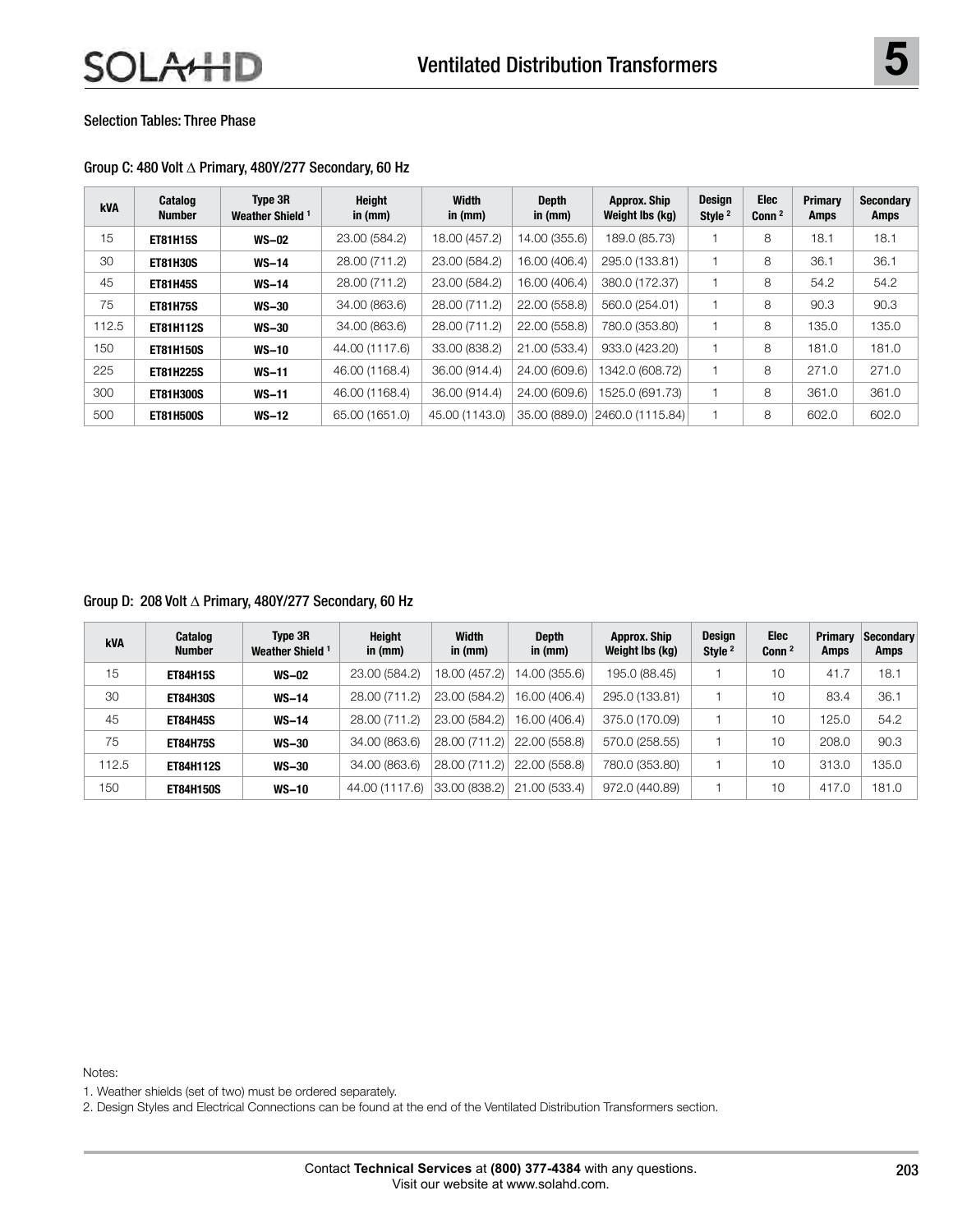# Group E: 208 Volt Δ Primary, 208Y/120 Secondary, 60 Hz

| kVA   | Catalog<br><b>Number</b> | Type 3R<br>Weather Shield <sup>1</sup> | Height<br>in (mm)            | Width<br>in (mm) | <b>Depth</b><br>in $(mm)$ | <b>Approx. Ship</b><br>Weight Ibs (kg) | Design<br>Style <sup>2</sup> | Elec<br>Conn <sup>2</sup> | Primary<br><b>Amps</b> | <b>Secondary</b><br><b>Amps</b> |
|-------|--------------------------|----------------------------------------|------------------------------|------------------|---------------------------|----------------------------------------|------------------------------|---------------------------|------------------------|---------------------------------|
| 15    | <b>ET3H15S</b>           | $WS-02$                                | 23.00 (584.2)                | 18.00 (457.2)    | 14.00 (355.6)             | 190.0 (86.18)                          |                              | 9                         | 41.7                   | 41.7                            |
| 30    | ET3H30S                  | $WS-14$                                | 28.00 (711.2)                | 23.00 (584.2)    | 16.00 (406.4)             | 295.0 (133.81)                         |                              | 9                         | 83.4                   | 83.4                            |
| 45    | <b>ET3H45S</b>           | $WS-14$                                | 28.00 (711.2)                | 23.00 (584.2)    | 16.00 (406.4)             | 380.0 (172.37)                         |                              | 9                         | 125.0                  | 125.0                           |
| 75    | ET3H75S                  | <b>WS-30</b>                           | 34,00 (863.6)                | 28.00 (711.2)    | 22.00 (558.8)             | 570.0 (258.55)                         |                              | 9                         | 208.0                  | 208.0                           |
| 112.5 | <b>ET3H112S</b>          | <b>WS-30</b>                           | 34,00 (863.6)                | 28.00 (711.2)    | 22.00 (558.8)             | 805.0 (365.14)                         |                              | 9                         | 313.0                  | 313.0                           |
| 150   | <b>ET3H150S</b>          | $WS-10$                                | 44.00 (1117.6) 33.00 (838.2) |                  | 21.00 (533.4)             | 972.0 (440.89)                         |                              | 9                         | 416.0                  | 416.0                           |

# Group F: 240 Volt Δ Primary, 208Y/120 Secondary, 60 Hz

| <b>kVA</b> | Catalog<br><b>Number</b> | Type 3R<br>Weather Shield <sup>1</sup> | <b>Height</b><br>in (mm) | <b>Width</b><br>in (mm) | <b>Depth</b><br>in (mm) | <b>Approx. Ship</b><br>Weight Ibs (kg) | <b>Design</b><br>Style <sup>2</sup> | <b>Elec</b><br>Conn <sup>2</sup> | <b>Primary</b><br>Amps | <b>Secondary</b><br>Amps |
|------------|--------------------------|----------------------------------------|--------------------------|-------------------------|-------------------------|----------------------------------------|-------------------------------------|----------------------------------|------------------------|--------------------------|
| 15         | <b>ET6H15S</b>           | $WS-02$                                | 23.00 (584.2)            | 18.00 (457.2)           | 14.00 (355.6)           | 190.0 (86.18)                          |                                     |                                  | 36.1                   | 41.7                     |
| 30         | <b>ET6H30S</b>           | $WS-14$                                | 28.00 (711.2)            | 23.00 (584.2)           | 16.00 (406.4)           | 295.0 (133.81)                         |                                     |                                  | 72.3                   | 83.4                     |
| 45         | <b>ET6H45S</b>           | $WS-14$                                | 28.00 (711.2)            | 23.00 (584.2)           | 16.00 (406.4)           | 380.0 (172.37)                         |                                     |                                  | 108.0                  | 125.0                    |
| 75         | <b>ET6H75S</b>           | <b>WS-30</b>                           | 34.00 (863.6)            | 28.00 (711.2)           | 22.00 (558.8)           | 570.0 (258.55)                         |                                     |                                  | 181.0                  | 208.0                    |
| 112.5      | <b>ET6H112S</b>          | <b>WS-30</b>                           | 34.00 (863.6)            | 28.00 (711.2)           | 22.00 (558.8)           | 805.0 (365.14)                         |                                     |                                  | 271.0                  | 313.0                    |
| 150        | <b>ET6H150S</b>          | <b>WS-10</b>                           | 44.00 (1117.6)           | 33.00 (838.2)           | 21.00 (533.4)           | 972.0 (440.89)                         |                                     |                                  | 361.0                  | 417.0                    |

# Group G: 240 Volt Δ Primary, 480Y/277 Secondary, 60 Hz

| <b>kVA</b> | <b>Catalog</b><br><b>Number</b> | Type 3R<br>Weather Shield <sup>1</sup> | <b>Height</b><br>in (mm) | Width<br>in (mm) | <b>Depth</b><br>in $(mm)$ | <b>Approx. Ship</b><br>Weight Ibs (kg) | <b>Design</b><br>Style <sup>2</sup> | Elec<br>Conn <sup>2</sup> | Primary<br>Amps | <b>Secondary</b><br><b>Amps</b> |
|------------|---------------------------------|----------------------------------------|--------------------------|------------------|---------------------------|----------------------------------------|-------------------------------------|---------------------------|-----------------|---------------------------------|
| 15         | <b>ET85H15S</b>                 | <b>WS-02</b>                           | 23.00 (584.2)            | 18.00 (457.2)    | 14.00 (355.6)             | 190.0 (86.18)                          |                                     | 12                        | 36.1            | 18.1                            |
| 30         | <b>ET85H30S</b>                 | $WS-14$                                | 28.00 (711.2)            | 23.00 (584.2)    | 16.00 (406.4)             | 295.0 (133.81)                         |                                     | 12                        | 72.3            | 36.1                            |
| 45         | <b>ET85H45S</b>                 | $WS-14$                                | 28.00 (711.2)            | 23.00 (584.2)    | 16.00 (406.4)             | 380.0 (172.37)                         |                                     | 12                        | 108.0           | 54.2                            |
| 75         | <b>ET85H75S</b>                 | <b>WS-30</b>                           | 34.00 (863.6)            | 28.00 (711.2)    | 22,00 (558.8)             | 560.0 (254.01)                         |                                     | 12                        | 181.0           | 90.3                            |
| 112.5      | <b>ET85H112S</b>                | <b>WS-30</b>                           | 34.00 (863.6)            | 28.00 (711.2)    | 22,00 (558.8)             | 805.0 (365.14)                         |                                     | 12                        | 271.0           | 135.0                           |
| 150        | <b>ET85H150S</b>                | <b>WS-10</b>                           | 44.00 (1117.6)           | 33.00 (838.2)    | 21.00 (533.4)             | 972.0 (440.89)                         |                                     | 12                        | 361.0           | 181.0                           |

Notes:

1. Weather shields (set of two) must be ordered separately.

2. Design Styles and Electrical Connections can be found at the end of the Ventilated Distribution Transformers section.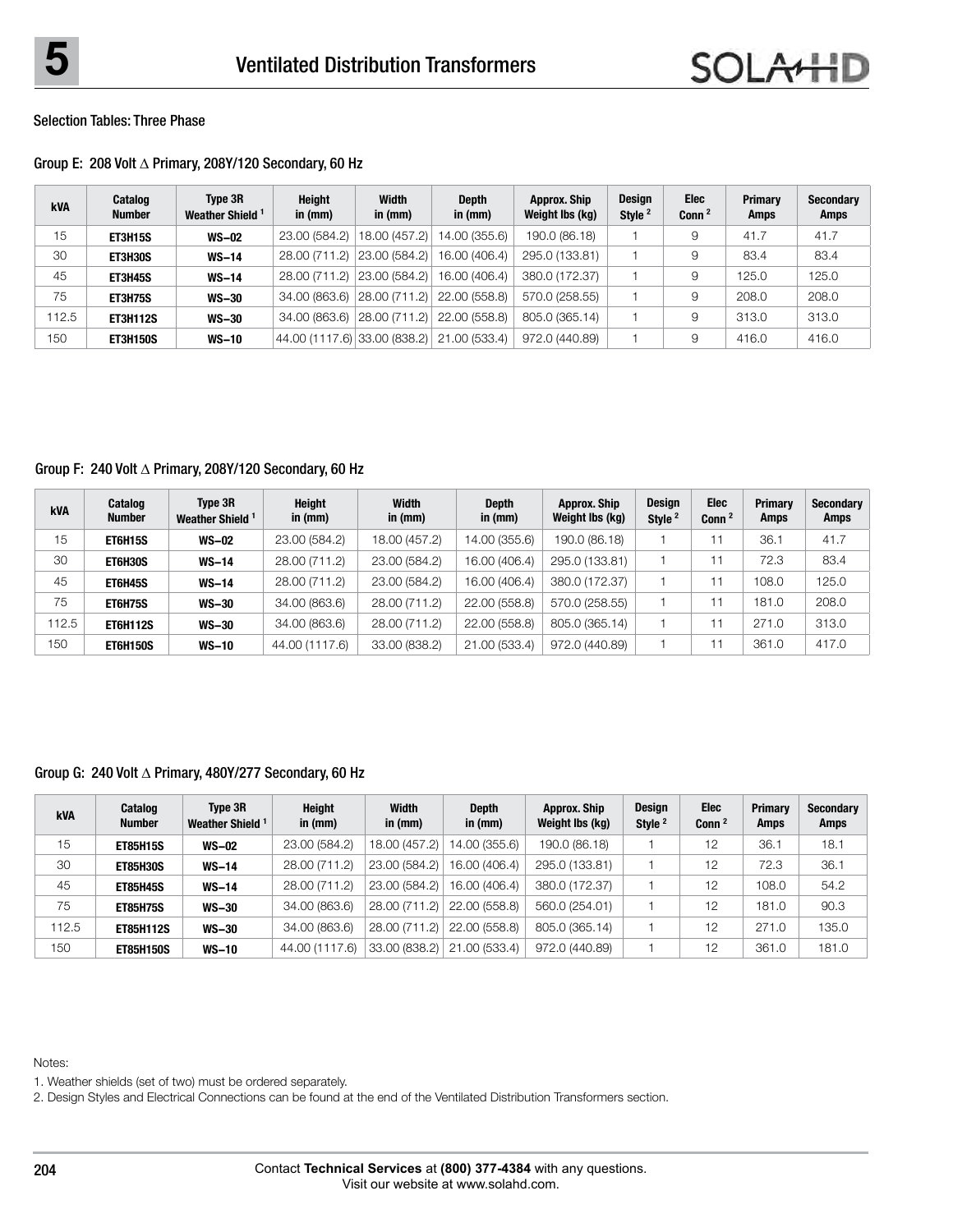| Group J: 480 Volt ∆ Primary, 380Y/220 Secondary, 60 Hz |  |  |
|--------------------------------------------------------|--|--|
|--------------------------------------------------------|--|--|

| <b>kVA</b> | Catalog<br><b>Number</b> | Type 3R<br>Weather Shield <sup>1</sup> | Height<br>in $(mm)$ | <b>Width</b><br>in (mm) | <b>Depth</b><br>in (mm) | Approx. Ship<br>Weight Ibs (kg) | <b>Design</b><br>Style <sup>2</sup> | Elec<br>Conn <sup>2</sup> | Primary<br><b>Amps</b> | <b>Secondary</b><br><b>Amps</b> |
|------------|--------------------------|----------------------------------------|---------------------|-------------------------|-------------------------|---------------------------------|-------------------------------------|---------------------------|------------------------|---------------------------------|
| 15         | <b>ET79H15S</b>          | <b>WS-02</b>                           | 23.00 (584.2)       | 18.00 (457.2)           | 14.00 (355.6)           | 190.0 (86.18)                   |                                     |                           | 18.1                   | 22.8                            |
| 30         | <b>ET79H30S</b>          | $WS-14$                                | 28.00 (711.2)       | 23.00 (584.2)           | 16.00 (406.4)           | 295.0 (133.81)                  |                                     |                           | 36.1                   | 45.6                            |
| 45         | <b>ET79H45S</b>          | $WS-14$                                | 28.00 (711.2)       | 23.00 (584.2)           | 16.00 (406.4)           | 380.0 (172.37)                  |                                     |                           | 54.2                   | 68.4                            |
| 75         | <b>ET79H75S</b>          | <b>WS-30</b>                           | 34.00 (863.6)       | 28.00 (711.2)           | 22.00 (558.8)           | 360.0 (163.29)                  |                                     |                           | 90.3                   | 114.0                           |
| 112.5      | <b>ET79H112S</b>         | <b>WS-30</b>                           | 34.00 (863.6)       | 28.00 (711.2)           | 22.00 (558.8)           | 770.0 (349.27)                  |                                     |                           | 135.3                  | 170.9                           |
| 150        | <b>ET79H150S</b>         | <b>WS-10</b>                           | 44.00 (1117.6)      | 33.00 (838.2)           | 21.00 (533.4)           | 933.0 (423.20)                  |                                     |                           | 180.4                  | 227.9                           |

## Group K: 480 Volt Δ Primary, 208Y/120 Secondary, 60 Hz, Copper-Wound

| <b>kVA</b> | Catalog<br><b>Number</b> | Type 3R<br>Weather Shield <sup>1</sup> | Height<br>in (mm) | Width<br>in $(mm)$ | <b>Depth</b><br>in (mm) | Approx. Ship<br>Weight Ibs (kg) | Design<br>Style <sup>2</sup> | Elec<br>Conn $^2$ | <b>Primary</b><br>Amps | Secondary<br>Amps |
|------------|--------------------------|----------------------------------------|-------------------|--------------------|-------------------------|---------------------------------|------------------------------|-------------------|------------------------|-------------------|
| 15         | ET2H15SCU                | <b>WS-02</b>                           | 23.00 (584.2)     | 18.00 (457.2)      | 14.00 (355.6)           | 205.0 (92.98)                   |                              | 5                 | 18.1                   | 41.7              |
| 30         | ET2H30SCU                | $WS-14$                                | 28.00 (711.2)     | 23.00 (584.2)      | 16.00 (406.4)           | 305.0 (138.35)                  |                              | 5                 | 36.1                   | 83.4              |
| 45         | ET2H45SCU                | $WS-14$                                | 28.00 (711.2)     | 23.00 (584.2)      | 16.00 (406.4)           | 405.0 (183.70)                  |                              | 5                 | 54.2                   | 125.0             |
| 75         | <b>ET2H75SCU</b>         | <b>WS-30</b>                           | 34.00 (863.6)     | 28.00 (711.2)      | 22.00 (558.8)           | 535.0 (242.67)                  |                              | 5                 | 90.3                   | 208.0             |
| 112.5      | ET2H112SCU               | <b>WS-30</b>                           | 34.00 (863.6)     | 28.00 (711.2)      | 22.00 (558.8)           | 805.0 (365.14)                  |                              | 5                 | 135.0                  | 313.0             |
| 150        | ET2H150SCU               | <b>WS-10</b>                           | 44.00 (1117.6)    | 33.00 (838.2)      | 21.00 (533.4)           | 972.0 (440.89)                  |                              | 5                 | 181.0                  | 417.0             |
| 225        | ET2H225SCU               | $WS-11$                                | 46.00 (1168.4)    | 36.00 (914.4)      | 24.00 (609.6)           | 1325.0 (601.01)                 |                              | 5                 | 271.0                  | 625.0             |
| 300        | ET2H300SCU               | $WS-11$                                | 46.00 (1168.4)    | 36.00 (914.4)      | 24.00 (609.6)           | 1515.0 (687.19)                 |                              | 5                 | 361.0                  | 834.0             |
| 500        | ET2H500SCU               | $WS-12$                                | 65.00 (1651.0)    | 45.00 (1143.0)     | 35,00 (889.0)           | 2460.0 (1115.84)                |                              | 5                 | 602.0                  | 1390.0            |

Notes:

1. Weather shields (set of two) must be ordered separately.

2. Design Styles and Electrical Connections can be found at the end of the Ventilated Distribution Transformers section.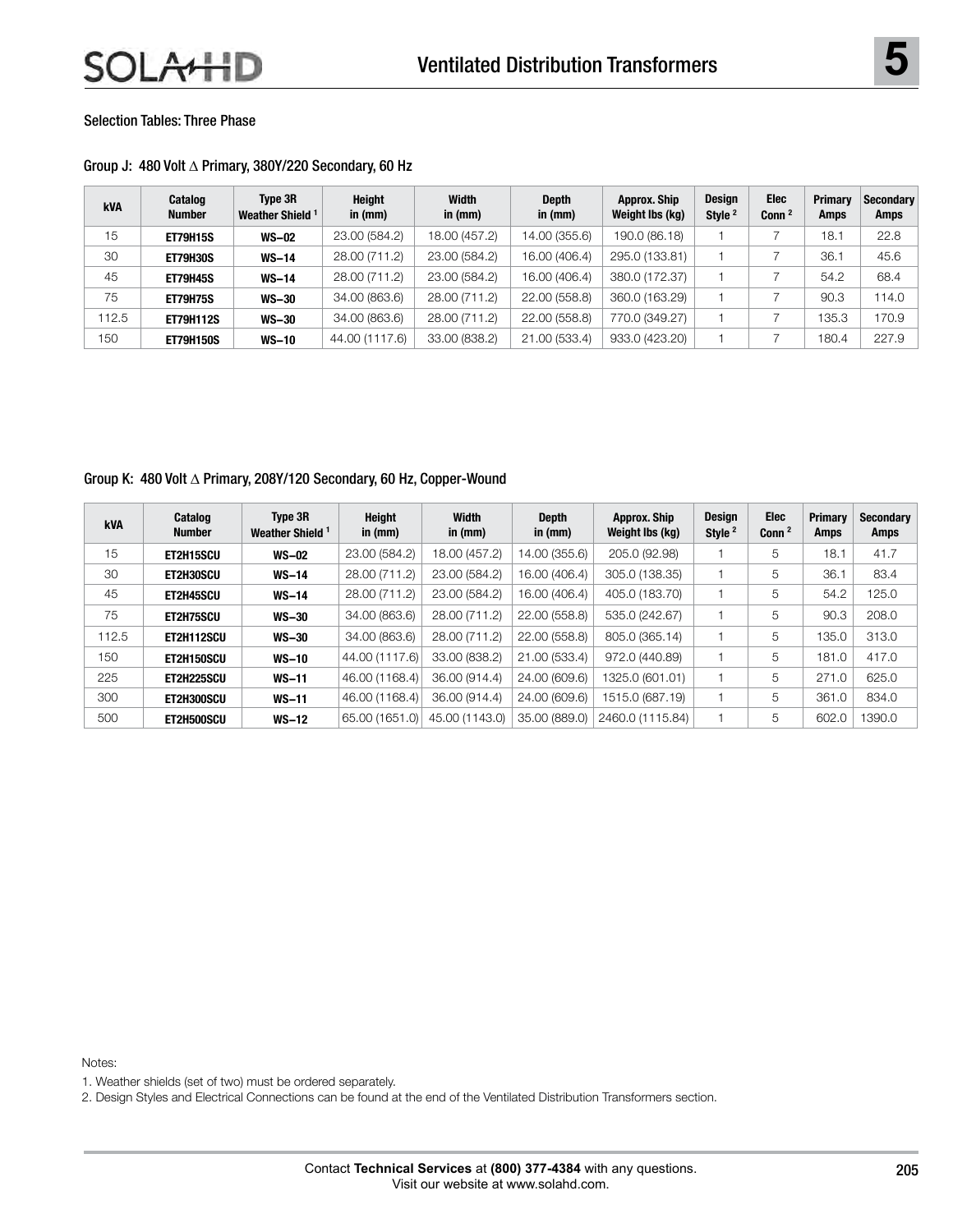Design Style

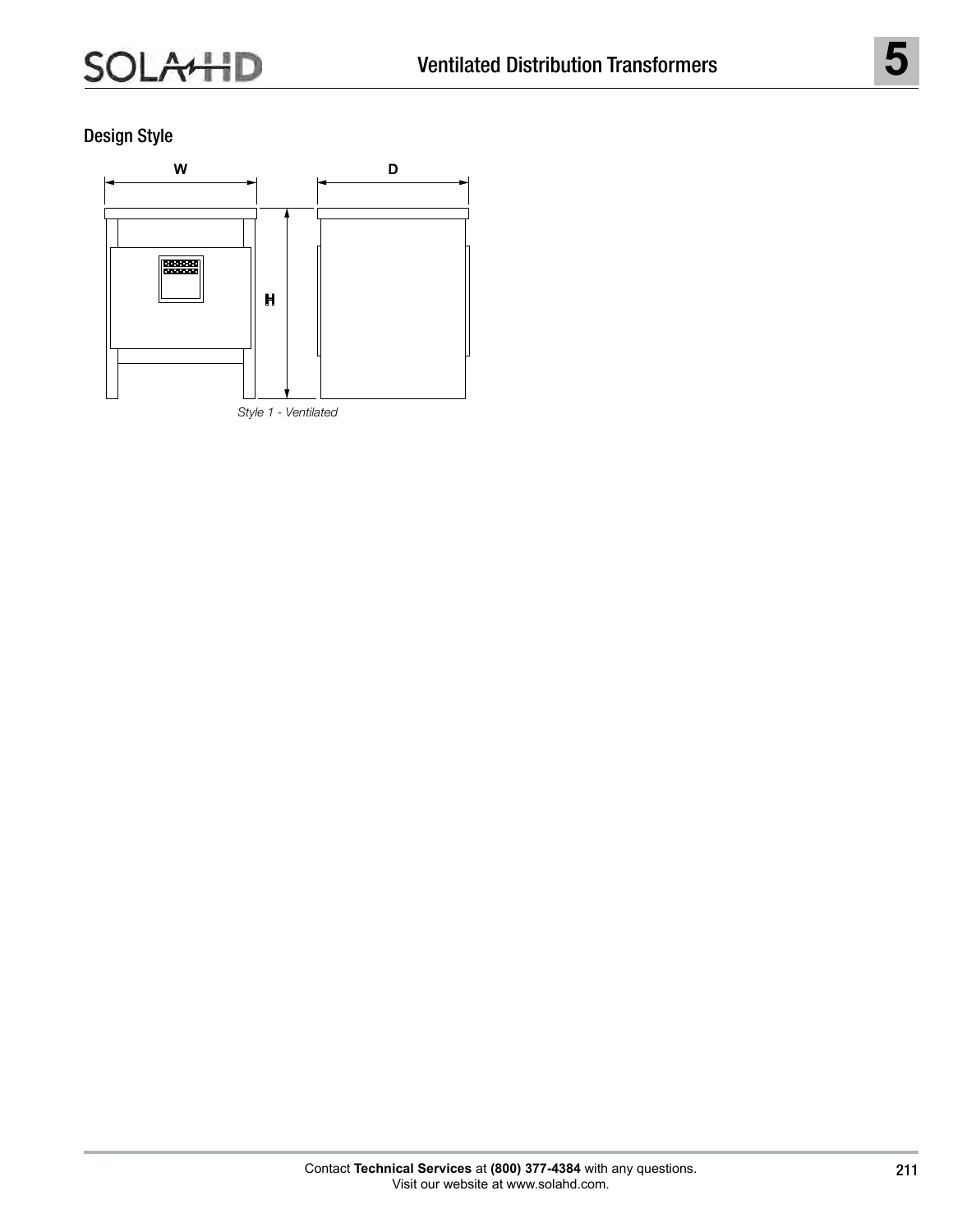## Electrical Connections (Single Phase)



| <b>Primary Voltage</b>             | Interconnect              | <b>Connect</b><br><b>Lines To</b> |
|------------------------------------|---------------------------|-----------------------------------|
| 504                                | 1 to 2                    | H1 & H2                           |
| 492                                | $2$ to $3$                | H1 & H2                           |
| 480                                | $3$ to $4$                | H1 & H2                           |
| 468                                | $4$ to $5$                | H1 & H2                           |
| 456                                | $5$ to $6$                | H1 & H2                           |
| 444                                | 6 to 7                    | H1 & H2                           |
| 432                                | $7$ to $8$                | H1 & H2                           |
| 252                                | H1 to 2 H2 to 1           | H <sub>1</sub> & H <sub>2</sub>   |
| 240                                | $H1$ to 4 $H2$ to 3       | H1 & H2                           |
| 228                                | $H1$ to 6 $H2$ to 5       | H1 & H2                           |
| 216                                | $H1$ to 8 $H2$ to 7       | H1 & H2                           |
| <b>Secondary</b><br><b>Voltage</b> | Interconnect              | Connect<br><b>Lines To</b>        |
| 240                                | $X2$ to $X3$              | X1 & X4                           |
| $120 - 0 - 120$                    | X2 to X3 $\,$ X2 to $\pm$ | $X1 - X2 - X4$                    |
| 120                                | X1 to X3 X2 to X4         | X1 & X4                           |
|                                    | <b>ES5 Series</b>         |                                   |



#### Electrical Connections (Three Phase)





**ET2 and 3H Series** \* Shield available in electrostatically shielded units only.